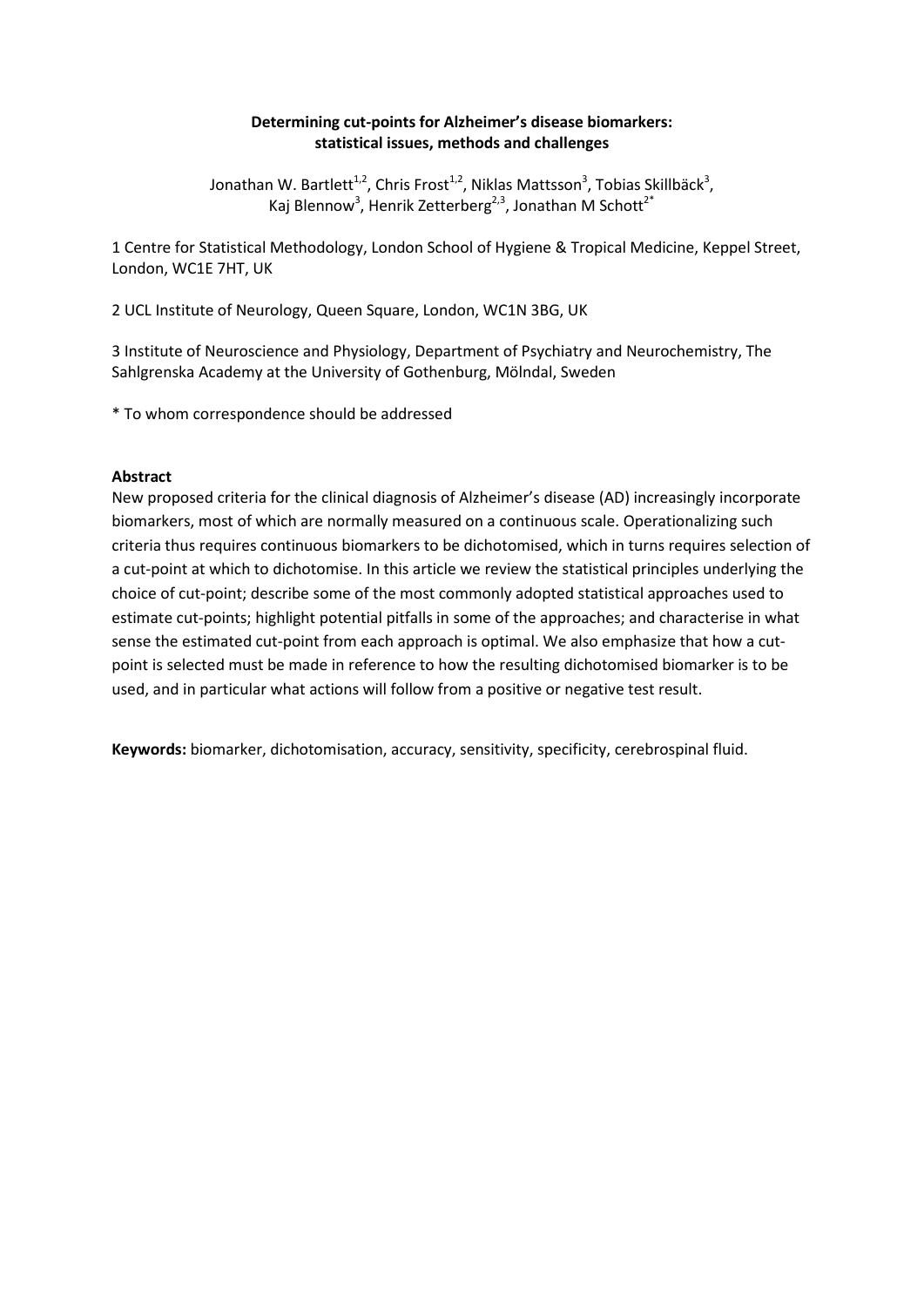#### **Introduction**

With the prospect of disease modifying therapies for Alzheimer's disease (AD) there is an urgent requirement for accurate and ever earlier diagnosis. Improvements in our understanding of the biology of AD have led to remarkable advances in clinical practice – perhaps exemplified by the now widespread use of cerebrospinal fluid (CSF) biomarkers including Aβ1-42 which is decreased in AD; and total tau (t-tau) and phosphorylated tau (p-tau), which are both typically increased in AD. Studies have demonstrated that these biomarkers are associated with clinical (1) and pathologically proven AD (2); can help determine which subjects with mild cognitive impairment will develop dementia due to AD (3,4); and perhaps may even be able to identify apparently healthy elderly individuals in the earliest stages of neurodegeneration (5). The now widespread view that the pathological changes of AD start many years prior to the onset of dementia (6) and that this predementia phase would be the ideal time to instigate disease-modifying therapies, has still further intensified the search for disease specific biomarkers to identify at-risk individuals.

Biomarkers – including magnetic resonance imaging (MRI), amyloid positron emission tomography (PET) and cerebrospinal fluid (CSF) measures – are now being incorporated into proposed diagnostic criteria (7,8). Thus for example the most recent proposed criteria for preclinical AD – itself divided into three stages – all require evidence for "amyloid positivity" based either on CSF or amyloid PET imaging (8). Similar requirements are increasingly needed in the context of clinical trials, where evidence of "amyloid positivity" may be required as an entry criterion; for a range of research studies where assigning individuals as positive/negative on a range of biomarkers may be helpful in understanding the pathogenesis and progression of the disease; and ultimately even perhaps for screening at-risk healthy populations.

As acknowledged in the paper in which the preclinical AD criteria are proposed (8), defining amyloid positivity, or for that matter biomarker positivity in general is not straightforward, and explicitly requires the determination of a biomarker "cut-point" to distinguish amyloid-positive from amyloidnegative individuals. Dichotomising a continuous biomarker as normal/abnormal according to a predefined cut-point simplifies its interpretation, at the inevitable expense of loss of information. How a cut-point is chosen depends critically on how and in which population the resulting dichotomised biomarker is to be used. Furthermore, there are a wide variety of different statistical approaches which can potentially be used to find a cut-point. For both these reasons, for any given biomarker, a single optimal cut-point does not exist.

In this article, we review some of the issues involved in determining cut-points, and describe some of the most commonly used statistical approaches for estimating "optimal" cut-points for an AD biomarker. We start by describing some of the different contexts in which dichotomised biomarkers might be used, as different scenarios demand different approaches to cut-point selection. We then review the key statistical concepts which characterise the performance of a binary test (e.g. a dichotomised continuous biomarker), before describing some of the most commonly adopted statistical methods for determining cut-points. Whilst for the most part we discuss issues in general terms, we illustrate some of the methods and issues using data from Mattsson *et al* (3). The methods by which these data were acquired and analysed have previously been described in detail elsewhere (3), but in brief measures of Aβ1-42, t-tau and p-tau from 529 patients with a clinical diagnosis of AD and 324 controls from a multi-centre CSF biomarker study were available for analysis.

## **Applications of dichotomised AD biomarkers**

Before describing the various statistical approaches for choosing cut-points, we must first consider the potential uses of dichotomised AD biomarkers. Perhaps the most common is when the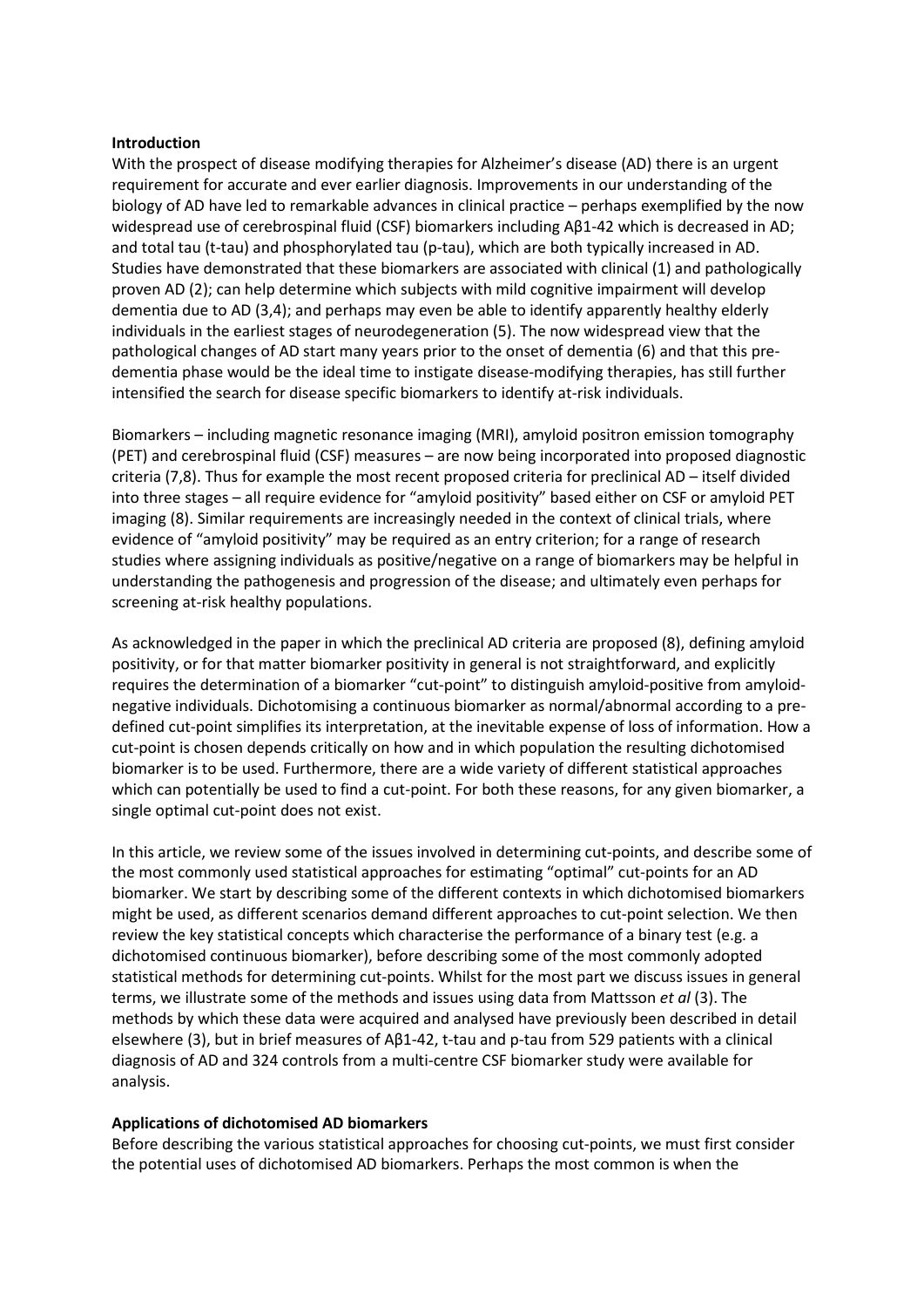dichotomised biomarker is to be used to make or aid clinical diagnoses. Dichotomised biomarkers might also be used either in isolation or in combination with other biomarkers for screening populations, i.e. to identify individuals who are at high risk of future development of AD. Inclusion/exclusion criteria for randomized clinical trials are typically based on a number of dichotomized biomarkers. Biomarkers are also often dichotomised for the purposes of simplifying statistical analyses in research studies. As we describe in the remainder of this paper, choosing a cutpoint in order to dichotomise a biomarker involves a trade-point between falsely classifying diseased (or future diseased) subjects as non-diseased and vice-versa. How this trade point is made depends critically on the intended use of the dichotomised biomarker, the population in which it is to be used, and the relative costs of making the two types of errors. It is thus essential to bear in mind that what may be an appropriate cut-point for a particular biomarker in one application and population may be inappropriate in a different setting.

# **Statistical properties of a dichotomised test**

## *Terminology*

To define the key statistical quantities that describe the performance of a dichotomised biomarker we use X to denote a measurement from the biomarker in question, and assume that higher values of X are associated with disease. We use the letter D to indicate whether a subject has the disease (D=1) or not (D=0). In this terminology, in some situations (e.g. screening apparently healthy populations) D may refer to whether or not a subject will subsequently develop the disease of interest at some time in the future, as opposed to their disease status when X is measured. Our goal is to choose a cut-point, denoted c, which will be used to dichotomise the biomarker. Thus subjects with X<sub>2</sub>c will be classified as "positive", and those with X<c as "negative".

# *Sensitivity and specificity*

For a given cut-point value c, the sensitivity of the "test" (i.e. using the dichotomised biomarker to classify subjects or to make a decision of some kind) is the proportion of truly diseased subjects (cases) who have a positive test result, i.e. in probability notation  $P(X \ge c | D=1)$  (the probability that a randomly chosen diseased subject has X>c). The specificity of the test is the proportion of nondiseased subjects who have a negative test result, denoted P(X<c|D=0) (Table 1). Since sensitivity and specificity are quantities that condition on disease status, they can be estimated from casecontrol studies (studies which sample according to disease status).

# **Table 1**.

Numbers (or proportions) of subjects classified according to disease status (D) and dichotomised (at cut-point c) biomarker (X).

|                                       | Biomarker positive<br>(X>c) | Biomarker negative<br>(X < c) |
|---------------------------------------|-----------------------------|-------------------------------|
| Subjects with the disease<br>$(D=1)$  | α                           | (False negative)              |
| Subjects without the disease<br>(D=0) | (False positive)            |                               |

Sensitivity = 
$$
P(X \ge c | D=1) = \frac{\alpha}{\alpha + \gamma}
$$
  
Specificity =  $P(X \le c | D=0) = \frac{\delta}{\beta + \delta}$ 

Appropriate even if the proportion of subjects with disease is not the same in the sample and the target populations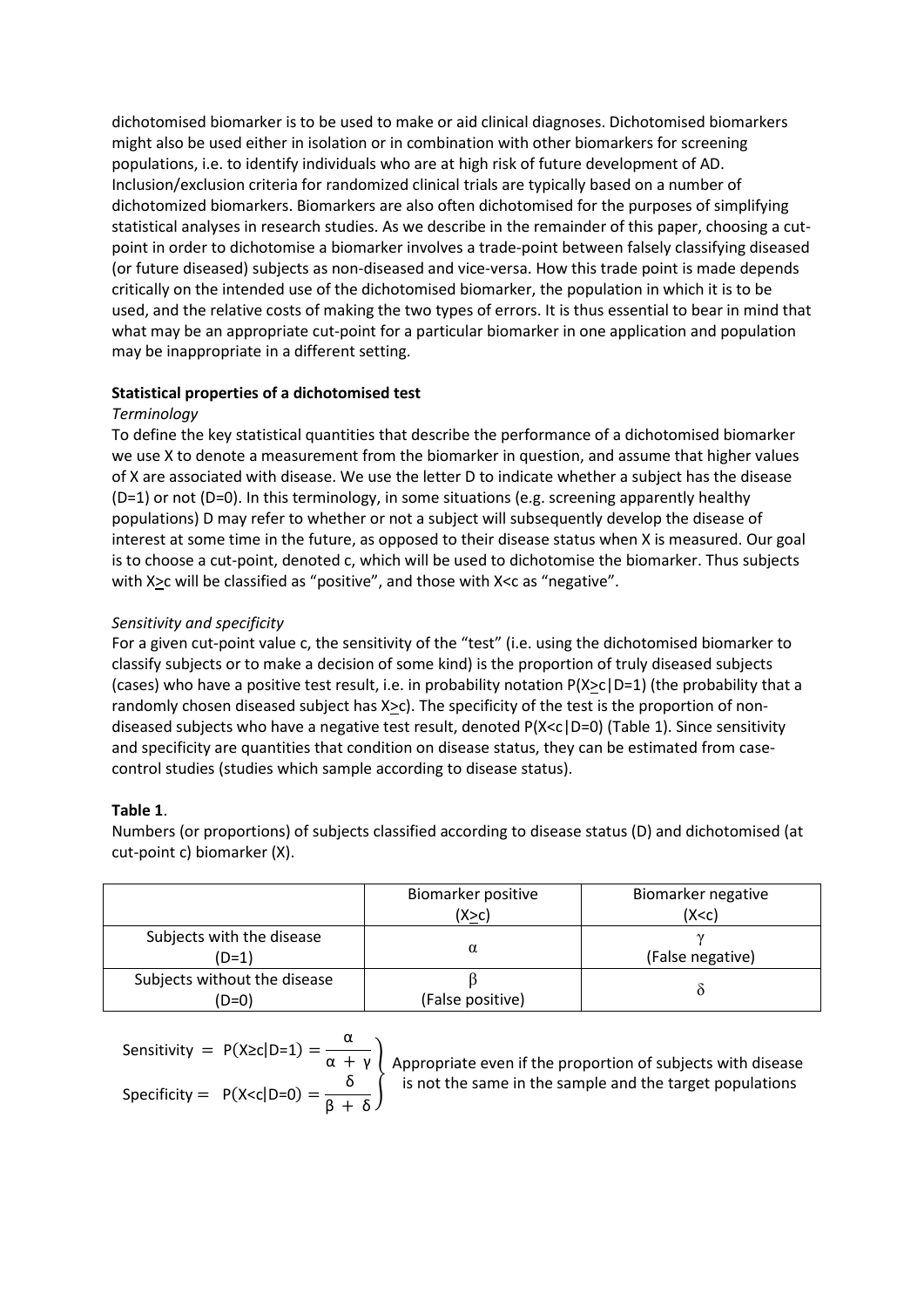| <b>Positive Predictive</b><br>Value (PPV) | $= P(D=1 X\ge c) = \frac{\alpha}{\alpha + \beta}$                                                                                         |
|-------------------------------------------|-------------------------------------------------------------------------------------------------------------------------------------------|
| <b>Negative Predictive</b>                | $\overline{\beta}$ Only appropriate if the proportion of<br>subjects with disease is the same in<br>the sample and the target populations |
| Value (NPV)                               | = $P(D=0 X < c) = \frac{0}{\delta + \nu}$                                                                                                 |

#### *Positive and negative predictive value*

The positive predictive value (PPV) is the probability that a subject has the disease given that his or her test result is positive. Algebraically, this is  $P(D=1|X>c)$ . If data are sampled in such a way that the proportion of disease subjects is representative of the target population, this can be estimated by the proportion of biomarker positive subjects who have the disease (Table 1). The negative predictive value (NPV) is the probability that a subject given a negative test result is truly not diseased: P(D=0|X<c), or  $\delta/(\delta + \gamma)$  in Table 1.

Given a subject's test result, positive and negative predictive values inform the likelihood that the subject has the disease. It is thus of direct interest when a subject is tested but disease status is unknown. This is in contrast to sensitivity and specificity, which give probabilities conditional on disease status. In most applications where dichotomised biomarkers might be used, the test result is known and disease status is unknown (hence the use of the biomarker). Therefore predictive values are usually of more interest to the clinician/patient than sensitivity and specificity. Probability theory shows that positive and negative predictive values are equal to (9):

$$
PPV = \frac{Prevalence \times Sensitivity(c)}{Prevalence \times Sensitivity(c) + (1-Prevalence) \times (1-Specificity(c))}
$$
 [1]  
\n
$$
NPV = \frac{(1 - Prevalence) \times Specificity(c)}{(1 - Prevalence) \times Specificity(c) + Prevalence \times (1 - Sensitivity(c))}
$$
 [2]

Predictive values can thus only be estimated using data in which the proportion of diseased subjects is representative of the target population or if an external estimate of prevalence is available. That predictive values depend on prevalence explains the fact that a test can have very high sensitivity and specificity, yet low positive predictive value in a population with low prevalence (10).

#### *Accuracy*

In the context of binary tests, the term accuracy usually refers to the probability of giving the correct test result (i.e. a positive result to cases and a negative test result to controls). Probability theory shows accuracy can be expressed as:

$$
Accuracy(c) = (Prevalence \times Sensitivity(c)) + ((1 - Prevalence) \times Specificity(c))
$$
 [3]

Thus, as for predictive values, accuracy is also dependent on disease prevalence. Thus a test might be deemed "accurate" in one population but "inaccurate" in another population with differing disease prevalence.

#### *Likelihood ratios*

In contrast to the above measures, positive and negative likelihood ratios are not dependent on disease prevalence. The positive likelihood ratio (LR+) is the ratio of sensitivity to 1-specificity whilst the negative likelihood ratio (LR-) is the ratio of 1-sensitivity to specificity. Their importance is seen when equations [1] and [2] are rearranged to express relationships between odds of disease rather than risk (odds = risk/(1-risk)). The formulae become: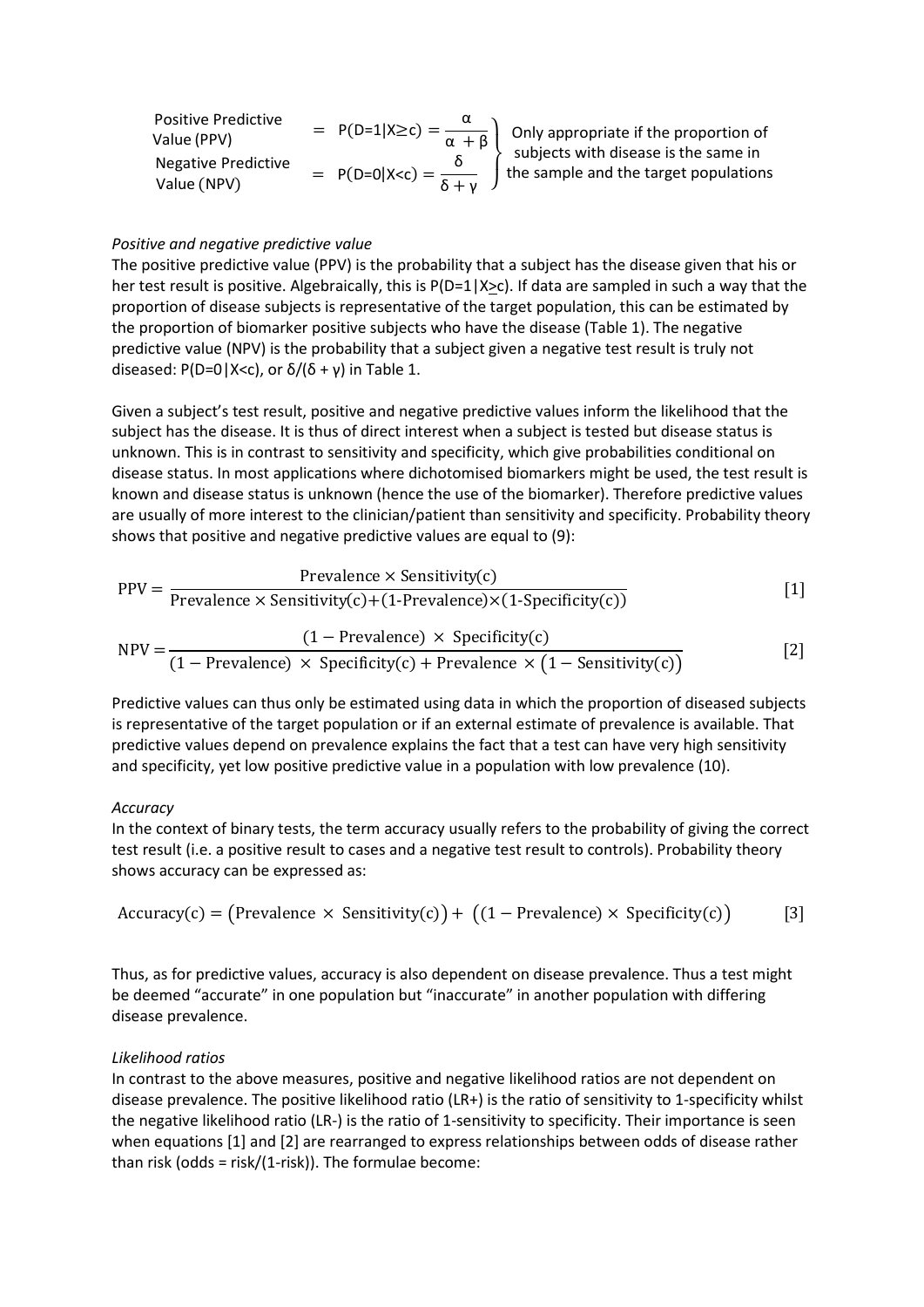$$
\frac{PPV}{1 - PPV} = \frac{\text{Sensitivity}(c)}{1 - \text{Specificity}(c)} \times \frac{\text{Prevalence}}{1 - \text{Prevalence}} = (LR+) \times \frac{\text{Prevalence}}{1 - \text{Prevalence}} \tag{4}
$$

$$
\frac{1 - NPV}{NPV} = \frac{1 - Sensitivity(c)}{Specificity(c)} \times \frac{1 - Prevalence}{Prevalence} = (LR-) \times \frac{1 - Prevalence}{Prevalence}
$$
 [5]

Equation [4] shows that LR+ is a multiplicative factor that acts on the odds of disease in those who are test positive. For example if the sensitivity is 75% and the specificity is 97% the LR+ is 25 (75/3) and so individuals who have positive test results have odds of disease that are 25 times that in the population taking the test. The LR+ and LR- typically both monotonically increase with increasing cutoff meaning that in themselves they are not useful for selecting cut-points, the topic we turn to next.

#### **Statistical methods for choosing cut-points**

We now turn to the problem of estimating or choosing the cut-point c to turn a continuous variable into a dichotomised test. A perfect test has 100% sensitivity and 100% specificity for one or more cut-points. Alas tests are rarely, if ever, perfect. In practice therefore, how we choose the cut-point c affects the sensitivity and specificity of our test. As depicted in Figure 1, which shows the sensitivity and specificity of t-tau for diagnosing clinical AD estimated using data from Mattsson *et al* (3), decreasing c means that more diseased subjects will (correctly) be given positive test results, thus increasing sensitivity. However, this leads to a reduction in specificity. Conversely, increasing the cutpoint c will increase specificity, but reduce sensitivity. In choosing a cut-point c there is thus an inevitable trade-point to be made between which type of error (wrongly classifying a control as a case, and vice-versa) we are concerned with avoiding most.

The relative preference for avoiding the two types of error will depend on how the dichotomised biomarker is to be used. For example, if a safe and inexpensive vaccine were available for AD at the pre-clinical stage, we would likely wish to prioritize sensitivity over specificity when screening patients from an apparently healthy population. Conversely, in a clinical trial of a new AD treatment with potentially serious side effects, we would likely prioritize specificity, in order to minimize giving the treatment to truly non-diseased subjects. Such considerations make clear that the "optimal" cutpoint c for a particular biomarker will differ depending on the setting in which the dichotomised biomarker is to be used. As we will see, statistical methods for choosing cut-points vary with regards to how explicit the trade-point between sensitivity and specificity is made.

We now describe a number of the most commonly adopted approaches for choosing the cut-point c. For each, we highlight its advantages and disadvantages, and characterise in what sense the estimated cut-point is "optimal".

#### **Figure 1**

Sensitivity (for AD), specificity, and accuracy (assuming 50% prevalence) of total tau, based on data from Mattsson et al.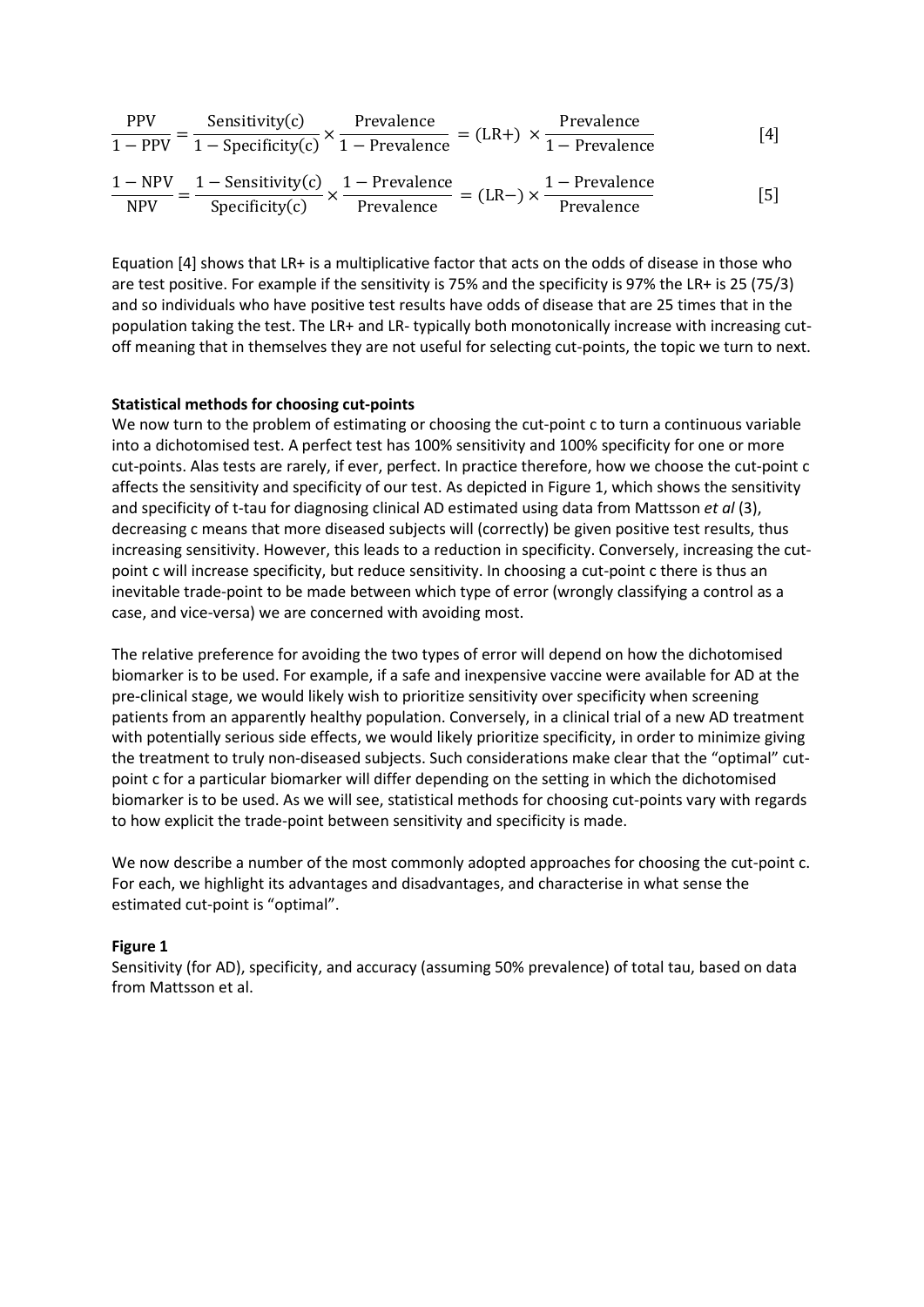

# *Controlling sensitivity or specificity*

A simple approach is to choose the value of c that results in a test with a particular, researcher specified, value of either sensitivity or specificity. Whether sensitivity or specificity is controlled will depend on the context in which the test is to be used, and in particular which type of error (false positive or false negative) is deemed more important to control. For example Mattsson *et al* recently derived cut-points for CSF biomarkers for clinical AD which gave sensitivity for AD of 85%. For CSF ttau, this gives a cut-point of >320ng/L (95% CI 296, 351). Having found the cut-point c which gives 85% sensitivity, one can then estimate the resulting specificity for the dichotomised test. In the data used by Mattsson *et al*, the T-tau cut-point of 320ng/L gives an estimated specificity of 62.5% (Figure 1).

Advantages of this approach are that it is clear and simple, and it is unaffected by the disease prevalence in the population of interest. Furthermore, the approach forces one to consider how the dichotomised biomarker is to be used and which type of error is deemed most important to control. A disadvantage of the approach is that one type of error is controlled for at the expense of completely disregarding the rate of occurrence of the other. Often one will be concerned with controlling both types of errors, but may have a relative preference for avoiding one to the other. This deficiency can be overcome through use of some type of cost function (see 'Minimizing a cost function').

## *Normal reference limits*

An approach sometimes adopted to use a sample of healthy controls to define a 'normal reference limit' (11). This involves estimating a centile of the control distribution below which a large majority of controls lie, with the implication of being above this cut-point being that a subject is 'not normal'. This is equivalent to choosing the cut-point to give a particular specificity. An advantage of such an approach is that only data on controls are necessary in order to estimate the cut-point. However,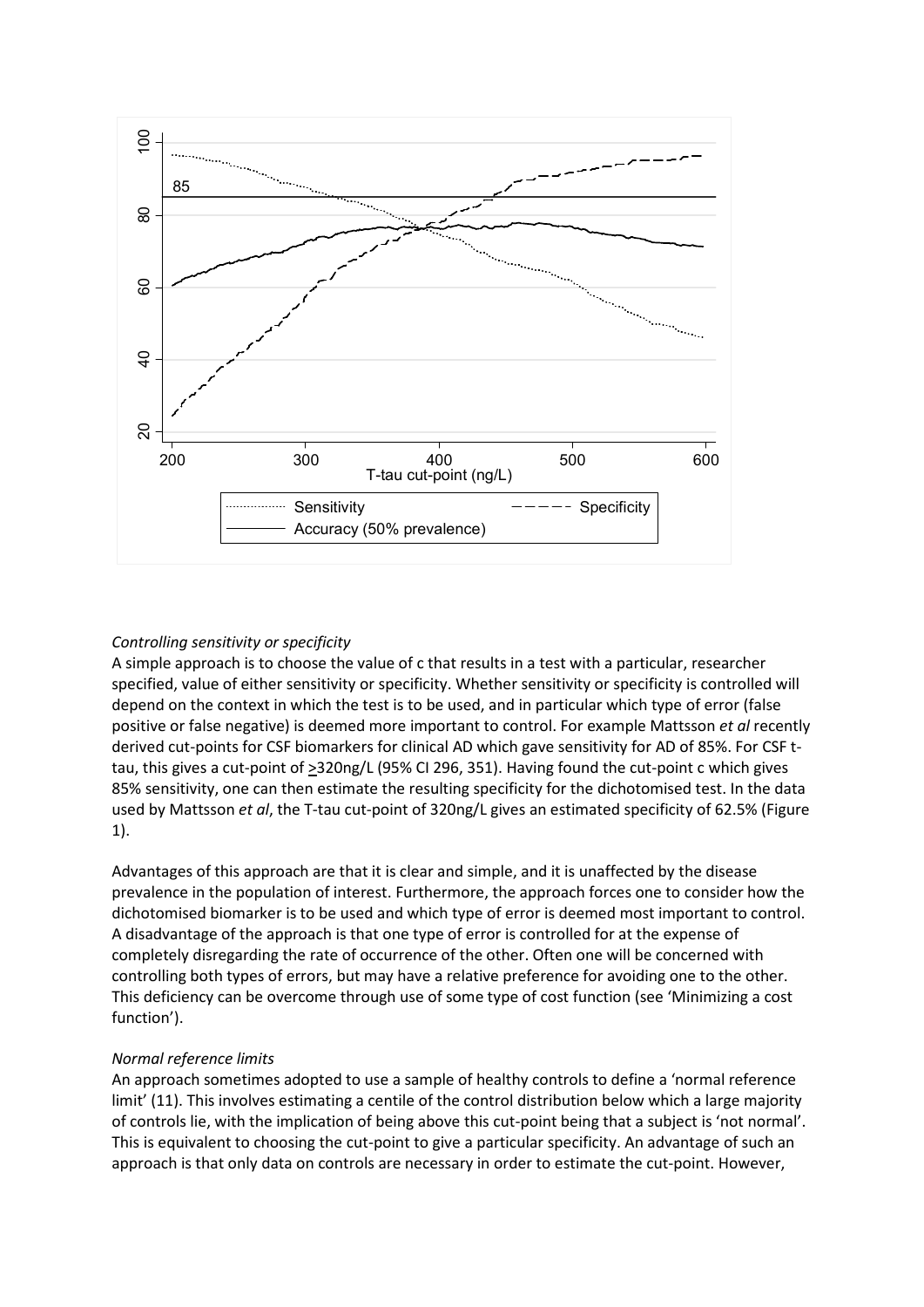only obtaining control data obviously precludes an assessment of the ability of the cut-point to discriminate between cases and controls.

#### *Minimizing a cost function*

Arguably the gold standard approach is to estimate the cut-point that maximizes a chosen, so-called, "utility function", or alternatively minimizes a chosen "cost function". For example, we may choose to minimize the cost function:

Cost(c) = RC x Prevalence x (1-Sensitivity(c)) + (1-Prevalence) x (1-Specificity(c)) 
$$
[2]
$$

where RC denotes the relative cost of a false negative compared to a false positive (12). Here the term "cost" is not necessarily monetary, but refers to our assessment of the overall cost of making the two types of errors. The relative cost will clearly depend on the context in which the test is to be used and what actions will follow from a positive or negative test result. For example, if a positive test will result in further non-invasive and relatively inexpensive confirmatory investigations, while a negative test would result in failure to treat an aggressive disease, one would choose a high value of RC. This would correspond to ensuring the dichotomised test had high sensitivity, at the expense of specificity.

This approach has much to commend itself, since it involves choosing the cut-point that minimizes cost (or maximizes utility) in some general sense. However, the process of quantifying the relative costs of the two types of errors may be difficult, even when the actions and consequences of a positive and negative test result are well defined.

#### *Maximizing accuracy*

A commonly adopted approach is to choose the value of c that maximizes the accuracy of the dichotomised test. This can be achieved by calculating the accuracy resulting from each possible choice of cut-point c in a given dataset, and finding the value which gives the greatest accuracy.

By comparing the formulae for accuracy  $([1])$  and cost  $([2])$ , we see that maximizing accuracy is equivalent to minimizing cost where we deem a false negative to be equally undesirable as a false positive. Thus in settings where the costs of the two types of errors differ materially, as will often be the case in a clinical setting, choosing the cut-point which maximizes accuracy is inadvisable.

As noted previously, accuracy depends on the prevalence of disease in the target population. This means that the cut-points which maximize accuracy depend on the disease prevalence in the target population. For a very rare disease, accuracy depends almost entirely on the specificity, and so the optimal cut-point will be one for which specificity is increased, at the expense of sensitivity. The reverse holds for a common disease.

This is illustrated in Figure 2, which shows the estimated accuracy of different cut-points for t-tau based on the data of Mattsson et al, using values of disease prevalence of 25%, 50%, and 75%. The optimal cut-point for 25%, 50% and 75% prevalence based on these data can be seen to vary widely at 545ng/L, 460ng/L and 243ng/L respectively.

#### **Figure 2**

Estimates of accuracy for T-tau cut-points at 25%, 50% and 75% disease prevalence, based on data from Mattsson et al.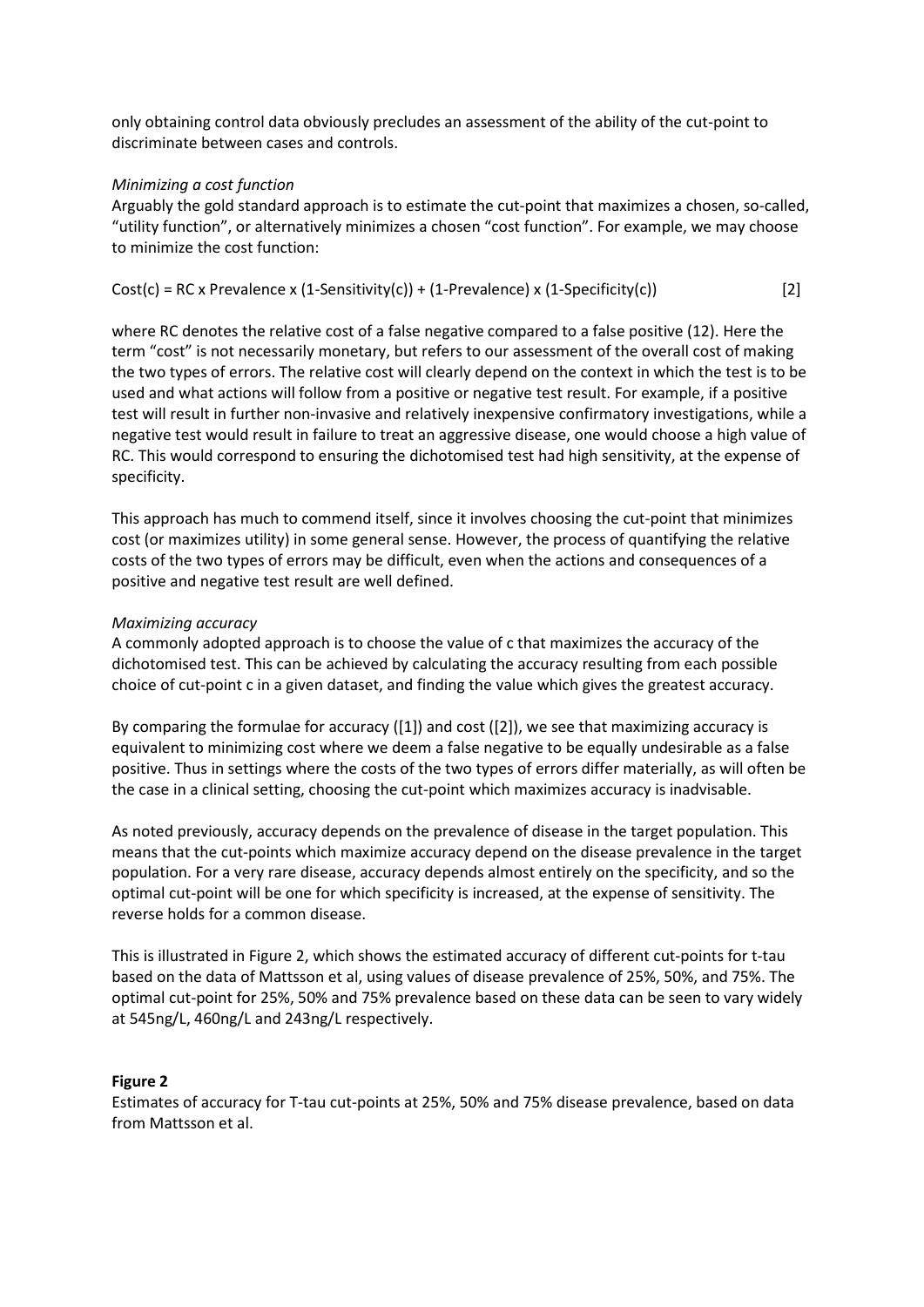

Since accuracy depends strongly on prevalence, if we are to choose the cut-point based on accuracy we must be careful to calculate accuracy values using an estimate of prevalence which is appropriate for the population in which the test is to be used. Cut-points are sometimes derived using data from "case control" studies, where subjects are sampled on the basis of disease status, with accuracy calculated based on the proportion of cases in the sample (2). By virtue of using this sampling method, the proportion of cases in a case-control study will ordinarily not be representative of the population in which the new test is to be used. In this case, the selected cut-point will not be the most accurate in the target population.

Figure 1 shows that there is a wide range of possible cut-points for t-tau that give very similar estimated accuracies yet very different sensitivity/specificity trade-points. This can occur when one (say) decreases the cut-point from a particular value such that sensitivity increases by a similar amount to the decrease in specificity, resulting in accuracy (assuming 50% prevalence) remaining unchanged. A consequence of this is that one may obtain an optimal cut-point that has high sensitivity and low specificity in one dataset, whilst in another dataset a cut-point with identical accuracy can show the reverse.

This point is well illustrated by the CSF cut-points for Aβ1-42 and t-tau derived by Shaw *et al* using autopsy confirmed AD subjects and controls (2). The cut-point maximizing accuracy for t-tau had an estimated sensitivity of 69.6% and specificity of 92.3%, while the cut-point found for Aβ1-42 had a sensitivity of 96.4% and specificity of 76.9%. If the two biomarkers are to be potentially used for the same clinical purpose, considerable caution is required using cut-points which have such radically different sensitivity/specificity trade-points: this is particularly the case if such cut-offs are used to compare the diagnostic properties of different biomarkers (13).

A further consequence of the fact that a large range of cut-points can have similar accuracies is that estimates of the most accurate cut-point may be quite imprecise. This is important, since cut-points are often derived using quite small datasets. The Mattsson *et al* data contain CSF t-tau for 303 controls and 525 patients with AD, which by the standards of CSF biomarker studies is large. Yet the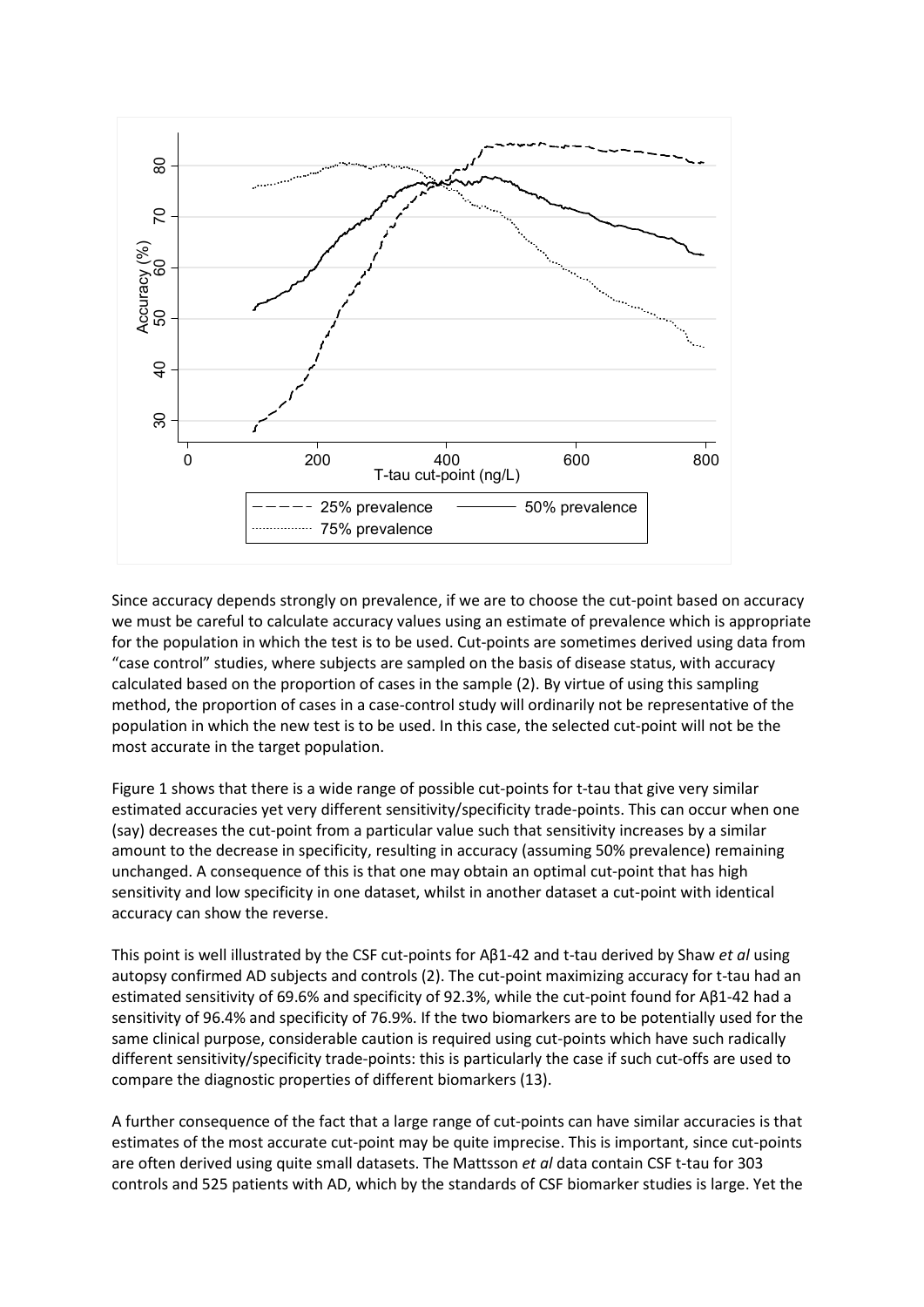95% confidence interval for the optimal cut-point based on accuracy (at 50% disease prevalence) is wide, extending from 345ng/L to 479ng/L: this confidence interval is over twice the width of the confidence interval for the cut-point which controls sensitivity at 85%.

One route to mitigating this imprecision is to make some sort of parametric assumption for the biomarker distribution in cases and controls (14). For example, one might assume that the biomarker is normally distributed in cases and controls. Provided such assumptions are reasonable, the estimated optimal cut-point will be more precise. However, violations of the assumptions will result in biased estimates of the optimal cut-point (14). For example, the t-tau data from Mattsson et al have a skewed (hence non-normal) distribution in both controls and AD subjects.

# *The receiver operating characteristic (ROC) curve*

ROC curves plot sensitivity against 1-specificity over the range of possible cut-points c, and are an important tool in diagnostic research (15). ROC curves are often used to show a biomarker's predictive value for a binary outcome (e.g. case/control status), and are sometimes summarised by the area under the ROC curve. The latter has an appealing simple interpretation as the probability that a randomly selected case will have a higher biomarker value than a control (assuming higher values are associated with disease). ROC curves do not in of themselves provide an optimal cutpoint. However, a number of the approaches we describe below are based on ROC curves.

## *Youden's index*

For a given cut-point c, Youden's index J(c) is defined as the sum of sensitivity and specificity minus one (16). Finding the cut-point that maximizes Youden's index is equivalent to finding the cut-point that maximizes accuracy for a 50% disease prevalence. The maximum value of J(c) can also be shown to be the maximum vertical distance from the ROC curve to the 45 degree line (corresponding to a biomarker with no predictive value) (17).

One might argue that finding the cut-point that maximizes Youden's index is preferable to maximizing accuracy, since the former does not depend on disease prevalence. An alternative perspective is that it is still equivalent to maximizing accuracy for one, arbitrary, value of disease prevalence. Even if one decides that maximizing accuracy is appropriate, there is no particular reason why the target population in which the biomarker is to be used need have 50% disease prevalence. Since maximizing Youden's index is equivalent to maximizing accuracy for 50% disease prevalence, the former inherits all of the issues of the latter, plus the fact that disease prevalence has effectively been arbitrarily chosen at a level which in general will differ from that in the target population.

## *Closest to the corner of the ROC curve*

An approach sometimes used is to find the cut-point whose point on the ROC curve lies closest to the top-left corner (0,1). The rationale for this is that the ROC curve for a perfect biomarker extends to the top-left corner, and this method thus determines the cut-point that is closest to "perfection" (12). However, it has been shown that this approach is equivalent to minimizing a function of sensitivity and specificity ((1-sensitivity)<sup>2</sup>+(1-specificity)<sup>2</sup>), which has no reasonable justification (12).

## *Controlling predictive values or risk*

Particularly when D represents whether subjects will develop the disease of interest in the future, a popular approach to cut-point selection is to choose c such that subjects with X>c have risk of developing disease above a certain threshold p. This is equivalent to choosing c such that the PPV  $P(D=1|X>c)$  is greater than the desired risk threshold p. Estimating a cut-point in this way thus requires an estimate of disease prevalence and a choice of risk threshold. The latter will naturally depend on the context and the actions following positive and negative test results.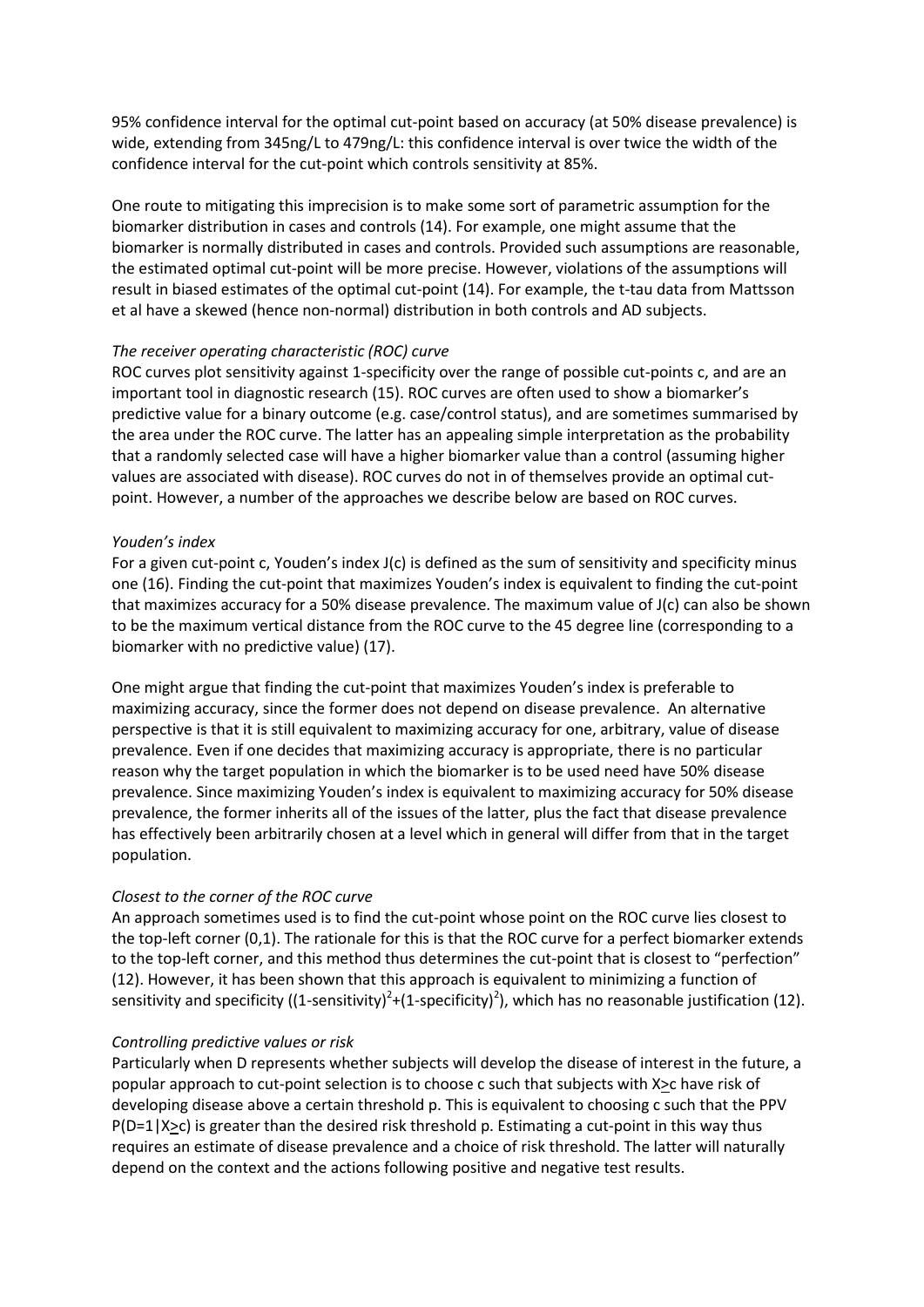A sophistication of this approach first models risk of disease as a continuous function of the biomarker and then chooses c such that the risk of disease at the cut-point c is equal to a chosen level. Subjects with a positive test result are those who have risk of disease greater than or equal to this risk cut-off. Estimating two risks, one in those who have values above (or equal) to the cut-off and one in those with values below the cut-off can be done empirically from the data at hand without the need for a statistical model. In contrast estimating risk as a continuous function of the biomarker requires assumptions about the data to be made. Two different, but related, approaches involve the use of logistic regression and discriminant function analysis. Royston and Thompson explain the relationship between these two approaches, as well as describing how these techniques have been used in developing screening tests for Down's Syndrome (18). We will not consider such model based approaches further in this paper, other than to note that they are particularly useful when one has results from a number of different biomarkers that one wishes to combine in order to predict those at high risk of a disease. A single risk-based criteria for a positive test (like that for the screening test for Down's syndrome) is almost certain to be superior to an ad-hoc rule based on a combination of different biomarker cut-points.

#### *Mixture modelling*

When selecting cut-points for CSF biomarkers in AD, disease classification is often performed on the basis of clinical diagnosis rather than autopsy confirmed disease status. Since even in the best centres a clinical diagnosis of AD is proven incorrect in a proportion of individuals at autopsy, and as it is clear that the earliest pathological changes of AD occur many years prior to clinical symptoms, classification of subjects on the basis of clinical diagnosis is inevitably associated with a degree of mis-classification if the goal is to diagnose pathological AD. Such mis-classification would adversely affect estimates of sensitivity and specificity, and may also bias estimates of optimal cut-points.

De Meyer *et al* (19) fitted normal mixture models to CSF biomarker data from control, MCI and AD subjects from the Alzheimer's disease Neuroimaging Initiative (ADNI) using data from all three groups, ignoring group membership. The mixture model was fitted with two components, on the assumption that subjects belong to one of two groups (subjects with AD and healthy controls). They then derived a cut-point for CSF A $\beta$ 1-42 as the value where the estimated normal component distributions intersected when assigning equal weight to the two.

Following De Meyer et al, we fitted a 2-component normal mixture model to the CSF Aβ1-42 data of Mattsson et al, using data from all control, MCI and AD subjects. Figure 3 shows a histogram of the observed values, the estimated normal components based on fitting a 2-component normal mixture model to the data, and the resulting marginal distribution based on the estimated mixing proportions of 51.8% (left hand component) and 48.2% (right hand component). For these data there is considerable overlap in the estimated normal components. The scaled distributions intersect at an Aβ1-42 level of 518 ng/L. Assuming the two identified normal components correspond to marker values in disease and non-diseased subjects, choosing this intersection corresponds to maximizing accuracy at a disease prevalence of 51.8% (since low Aβ1-42 is associated with AD). If we were to instead use a 50/50 mixing proportion, corresponding to maximizing accuracy for 50% prevalence (or maximizing Youden's index (17)), the intersection occurs at 514 ng/L. In cases where the estimated mixing proportions differ materially from 50% one would obtain larger differences in cut-points between these two approaches (assuming equal weights or using the estimated mixing proportions).

## **Figure 3**

Histogram of CSF Aβ1-42 using data (from Mattsson et al) from controls, MCIs and ADs. Density functions shown in red and blue correspond to estimated distributions from a 2-component normal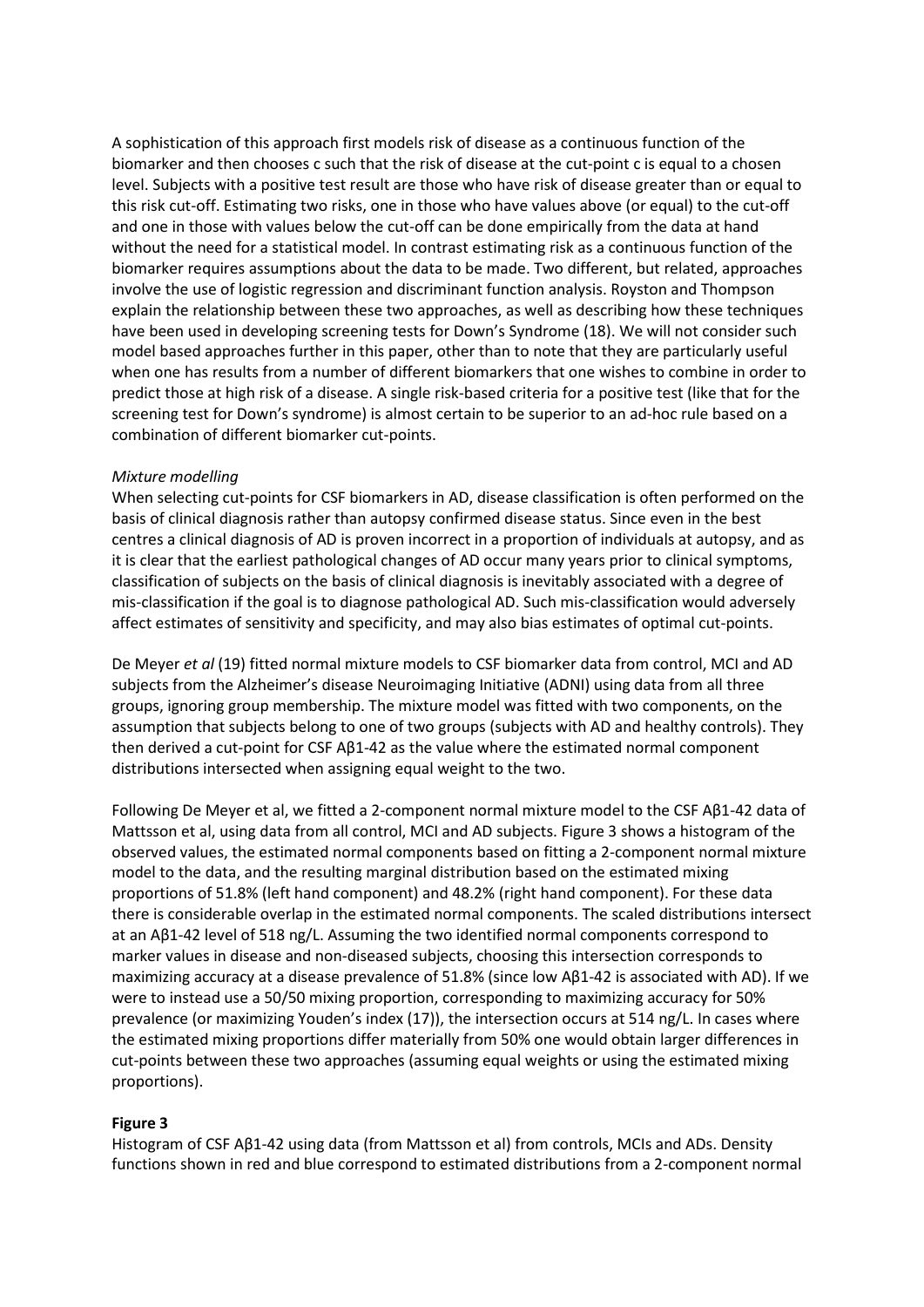mixture model and the resulting marginal distribution is shown in black. The (scaled) normal components intersect at 518 ng/L (indicated by vertical black line).



This mixture modelling approach assumes that the combined sample (i.e. ignoring clinical group membership) consists of subjects who belong to one of two distinct sub-populations, one of which contains subjects with AD pathology and the other without. In reality in a heterogeneous group comprising elderly normal controls, patients with MCI and AD, subjects are likely to lie on a spectrum in terms of AD pathology. It is then unclear exactly what the identified components truly represent, which De Meyer et al themselves acknowledged ("the identified mixture components had no meaning as such"). Indeed, part of De Meyer et al's "validation" of the derived cut-points involved estimating the mixing proportions of the two identified components separately according to clinical diagnosis (control, MCI, AD), thus seemingly relying on the potentially mis-classified disease status they originally sought to avoid using. De Meyer et al therefore also partially validated the cut-points using two external datasets (one with autopsy confirmation of AD, the other consisting of MCI subjects who developed AD within approximately 5 years). Only extended follow-up, ultimately to post-mortem, allows the performance of such dichotomized biomarkers (as predictors of future pathological AD confirmation) to be assessed.

Lastly, we note that since choosing a cut-point at the intersection of two sub-distributions is equivalent to choosing the cut-point which maximizes accuracy (either for 50% prevalence or for the prevalence corresponding to the estimated mixing proportions), the former approach inherits the aforementioned issues of the latter.

## **Other issues**

# *Quantifying the uncertainty in the optimal cut-point*

Whichever approach is adopted to estimate the optimal cut-point it is highly advisable, yet uncommon in published research, to report not only the (estimated) optimal cut-point, but a measure of the uncertainty in the estimate. This enables an assessment of how confident one can be that the value of c found is truly optimal (under the chosen metric) in the population at large. The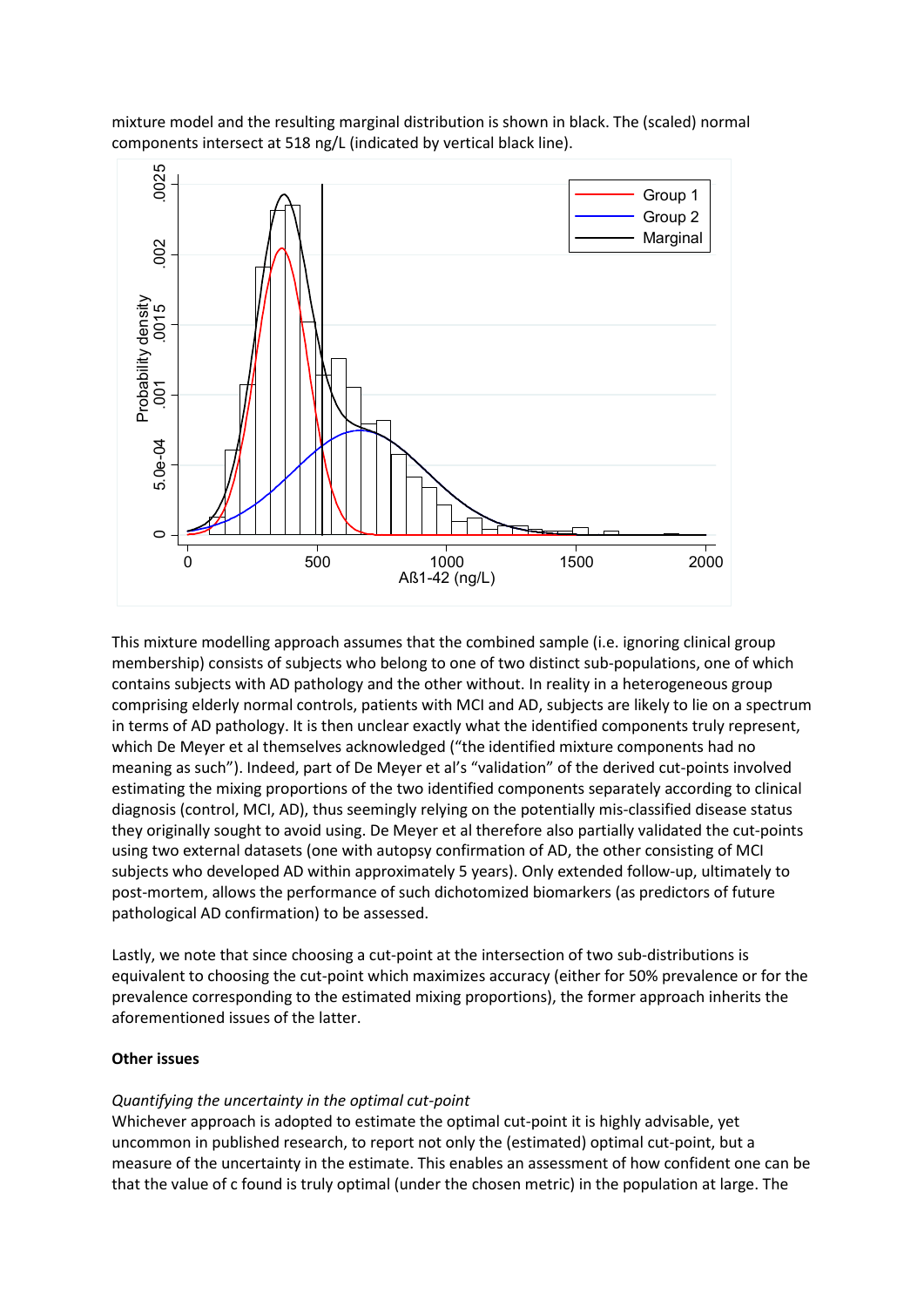standard approach to this is to calculate a confidence interval (typically 95%) for the optimal cutpoint c. This interval gives a range of cut-points for which the data are consistent with being optimal. The paper by Mattsson *et al* and our analyses of their data show that confidence intervals for optimal cut-points can be quite wide even when they are estimated from moderately large datasets.

Confidence intervals for the optimal cut-point can easily be found when the cut-point is chosen to constrain sensitivity or specificity at a particular value, using standard statistical package commands for estimating centiles. Finding confidence intervals for cut-points that maximize accuracy is less straightforward. For our analysis of the data from Mattsson *et al* we used a bootstrap resampling approach to find a 95% confidence interval, which required only a small amount of programming in the Stata statistical package. Providing researchers with simple software applications to calculate confidence intervals for cut-points is clearly an area for future work.

#### *Sample sizes*

Ideally sample sizes for studies used to estimate cut-points should be chosen so that the cut-point can be estimated with adequate precision. How this calculation is performed will depend on the statistical approach chosen to estimate the cut-point. As for quantification of uncertainty in the estimated cut-point, as far as we are aware little research has been conducted on sample size estimation for cut-point studies, and so this is an important area for future work.

#### *Using the same data to choose the cut-point and estimate performance*

Often studies use the same dataset to estimate a cut-point and to assess the diagnostic performance of the biomarker dichotomised at that cut-point. Depending on the approach used to select the cutpoint, this can result in over-estimates of the diagnostic utility of the dichotomised biomarker, particularly in small studies (20). Statistical techniques such as cross-validation can be used to allow for the fact that the same data have been used for cut-point selection and assessment of diagnostic utility (20).

## *Standardisation and inter-lab variability*

In this review we have restricted ourselves to the statistical issues related to cut-point determination. Critical to the utility of any diagnostic biomarker is standardisation of biosample collection, minimizing differences between assays, and demonstrating reproducibility and stability of a given assay over time. These issues are of obvious importance when a cut-point derived in a particular study is to be applied in different centres/laboratories, and indicate a need for global harmonisation and standardisation of biomarker measurements.

#### **Conclusions**

In this review we have described some of the most commonly used statistical approaches for cutpoint selection and some of the issues involved in selecting a cut-point. Critically, the process of choosing a cut-point must be made in light of the way in which the dichotomised biomarker is to be used, the decisions which will follow from positive and negative test results, and the relative costs of making false positive and false negative errors. Furthermore, from a purely statistical perspective, there is no such thing as a unique optimal cut-point, since optimality depends on the metric used to quantify the dichotomised biomarker's performance. From this it follows that there is no single statistical approach which will always be the most appropriate to use.

#### **Future Perspective**

We have identified a number of potential pitfalls and highlighted neglected issues. We believe it is inappropriate to estimate cut-points that maximize accuracy based on arbitrary estimates of disease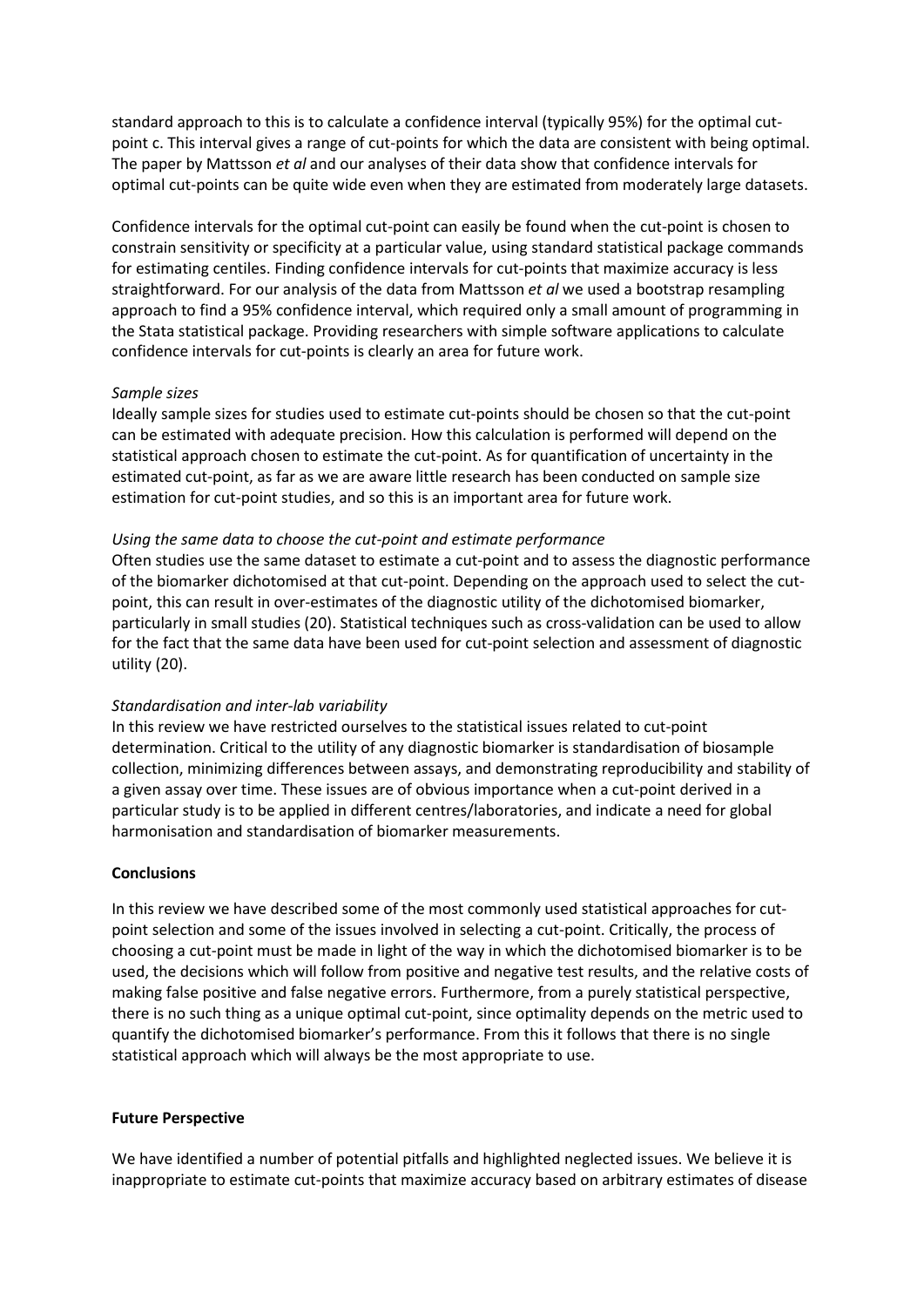prevalence in a case/control study. Cut-points are often estimated using relatively small datasets, yet are usually reported without any measure of their estimation uncertainty. Our analysis of the CSF data from Mattsson *et al* illustrates that confidence intervals for optimal cut-points can be wide even when derived from moderately large datasets, and we would encourage these to be reported in future studies. A specific issue in the context of biomarkers for AD is the relative difficulty of obtaining definitive diagnosis of pathological disease, and clearly for the purposes of early accurate diagnosis and drug discovery it will continue to remain important to confirm the diagnosis at autopsy. Furthermore, while dichotomisation has clear advantages in terms of simplification, it may be well be more appropriate to characterise intermediate biomarker levels or "grey zones", resulting in a test that is more complex to interpret, but ultimately is more informative. Operationalizing the new criteria for clinical AD will need to take these issues into account

Finally, it is important to remember that any cut-point derived by any statistical method is irrelevant if the consistency by which the biomarker is measured cannot be assured. This involves strict acceptance criteria for new batches of analytical reagents, the use of longitudinal internal control samples covering clinically relevant biomarker concentrations to demonstrate that the analytical method is stable over time in relation to the study in which the cut-point was determined, and ongoing efforts to harmonise and standardise the collection and measurement of biomarkers across multiple centres.

## **Executive summary**

#### **Biomarkers in Alzheimer's disease**

- Biomarkers are playing an increasingly important role in the diagnosis of Alzheimer's disease, in therapeutic trials and observational studies
- In a number of settings it may be advantageous to dichotomise continuous biomarkers as positive or negative, according to whether their value lies above or below a "cut-point".

## **Applications of dichotomised biomarkers**

- Dichotomised biomarkers have potential applications in a diverse range of applications, e.g. in screening at risk populations, in aiding clinical diagnoses, and as part of inclusion criteria for clinical trials.
- Choosing a cut-point at which to dichotomise a biomarker involves making a trade-off between sensitivity to detect disease, and specificity.
- How this trade-off is made must be made in reference to the context in which the dichotomised biomarker is to be used and what actions will follow from a positive and negative test result.

## **Statistical properties of a dichotomised test**

- Sensitivity and specificity quantify, respectively, what proportion of diseased and nondiseased subjects are given a positive and negative test result.
- Positive and negative values quantify the probability of disease given a subject's test result. These quantities depend on the disease prevalence in the target population.
- The accuracy of a test is the proportion of subjects who are correctly classified. Accuracy also depends on disease prevalence.

## **Statistical methods for choosing cut-points**

• There are a range of different statistical methods for estimating cut-points.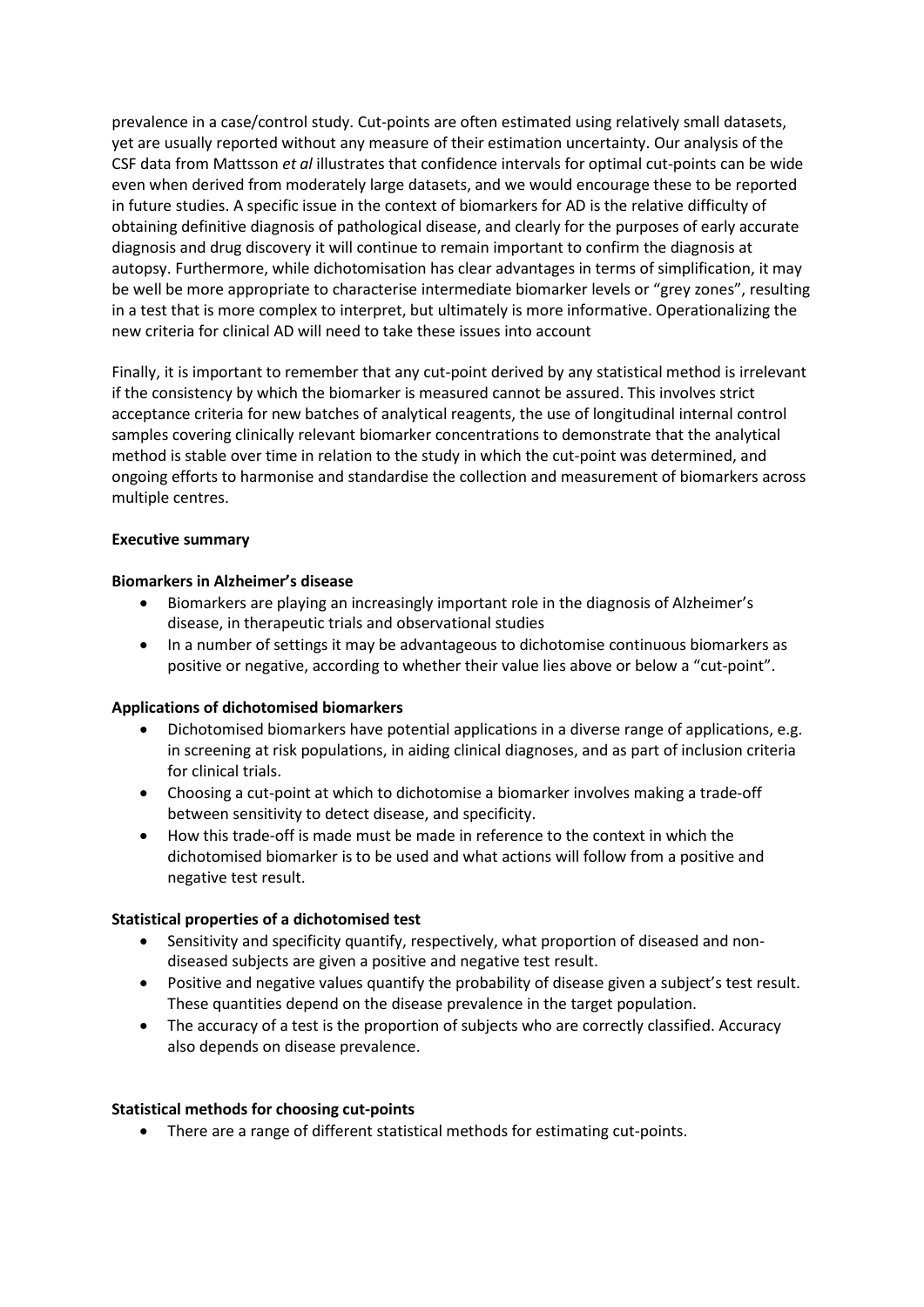- Different methods make different assumptions and find optimal cut-points according to different criteria. Consequently the "optimal" cut-point depends on the assumptions made and metric used to measure performance.
- Use of different statistical methods will result in different "optimal" cut-points.
- Since accuracy depends on disease prevalence, cut-points defined on the basis of accuracy depend on prevalence.
- Choosing cut-points to maximize accuracy may result in cut-points with an undesirable sensitivity/specificity trade-off, and wide confidence intervals

# **Conclusions**

- The selection of cut-points for biomarkers must be made in reference to how the dichotomised biomarker is to be used.
- Due to the variety of metrics through which test performance can be measured, from a statistical perspective there is no such thing as a unique optimal cut-point for a given biomarker.

# **References**

1. Andreasen N, Minthon L, Davidsson P *et al*.: Evaluation of CSF-tau and CSF-Abeta42 as diagnostic markers for Alzheimer disease in clinical practice. *Arch Neurol* 58(3), 373-379 (2001).

2. Shaw LM, Vanderstichele H, Knapik-Czajka M *et al*.: Cerebrospinal fluid biomarker signature in Alzheimer's Disease Neuroimaging Initiative Subjects. *Ann Neurol* 65, 403-413 (2009). \* Original paper which estimated cut-points for CSF biomarkers to maximize accuracy, using data from autopsy confirmed AD subjects and normal controls.

3. Mattsson N, Zetterberg H, Hansson O *et al*.: CSF biomarkers and incipient Alzheimer disease in patients with mild cognitive impairment. *JAMA* 302, 385-393 (2009).

\* Original paper which estimated cut-points for CSF biomarkers to give 85% sensitivity for AD, using data from AD subjects and controls.

4. Hansson O, Zetterberg H, Buchhave P *et al*.: Association between CSF biomarkers and incipient Alzheimer's disease in patients with mild cognitive impairment: a follow-up study. *Lancet Neurol* 5(3), 228-234 (2006).

5. Schott JM, Bartlett JW, Fox NC, Barnes J: Increased brain atrophy rates in cognitively normal older adults with low cerebrospinal fluid Aβ1-42. *Ann Neurol*, 68(6):825-34 (2010).

6. Jack CR, Knopman DS, Jagust WJ *et al*.: Hypothetical model of dynamic biomarkers of the Alzheimer's pathological cascade. *Lancet Neurol*, 9(1), 119-128 (2010).

7. Dubois B, Feldman HH, Jacova C *et al*.: Research criteria for the diagnosis of Alzheimer's disease: revising the NINCDS-ADRDA criteria. *Lancet Neurol* 6(8), 734-746 (2007).

8. Sperling RA, Aisen PS, Beckett LA *et al*. Toward defining the preclinical stages of Alzheimer's disease: recommendations from the National Institute on Aging-Alzheimer's Association workgroups on diagnostic guidelines for Alzheimer's disease. *Alzheimers Dement* 7(3), 280-292 (2011).

9. Pepe MS. The Statistical Evaluation of Medical Tests for Classification and Prediction. Oxford University Press, (2003).

\* Book describing the statistical concepts and methods involved in classification and prediction.